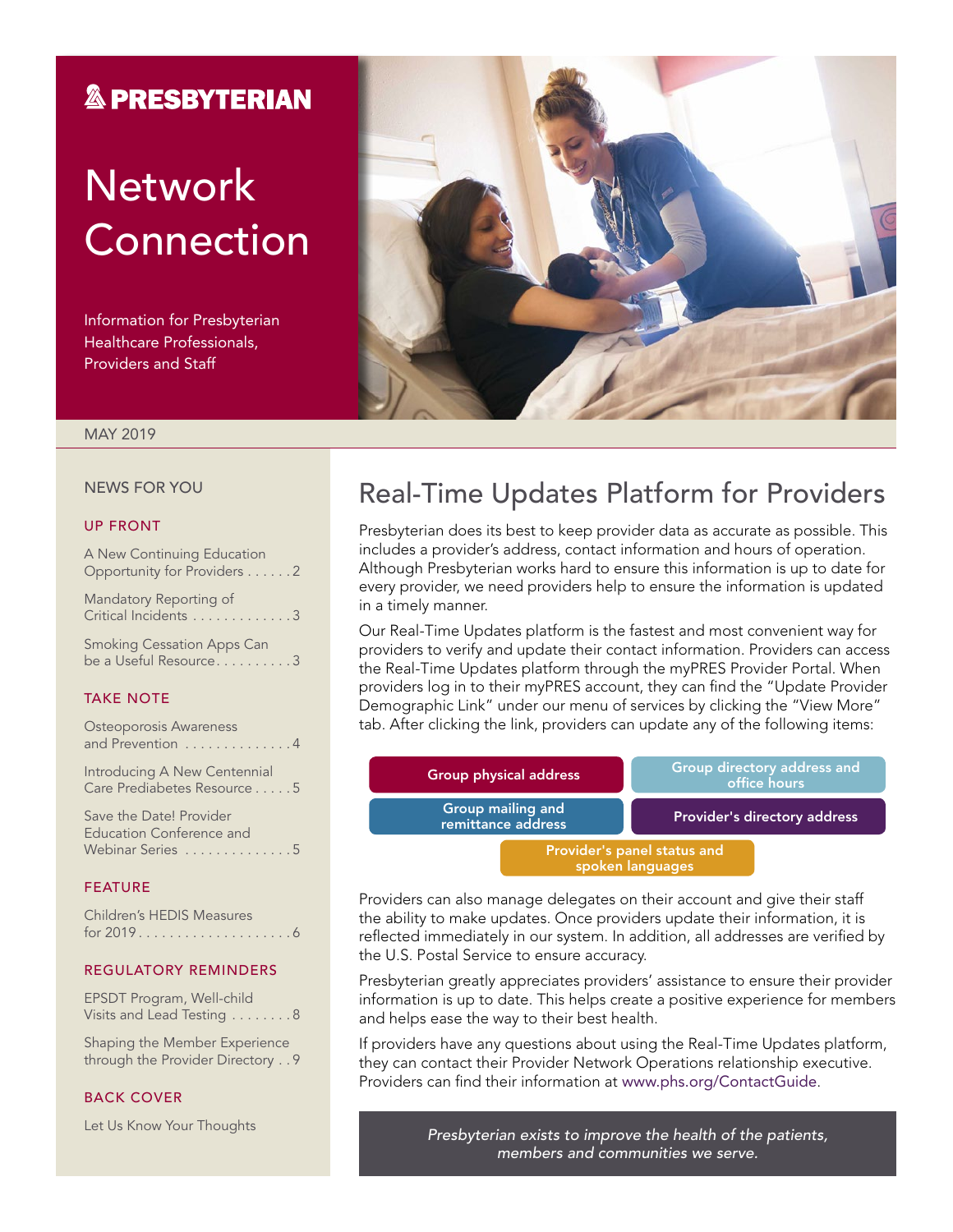# UP FRONT

# A New Continuing Education Opportunity for Providers



Presbyterian has collaborated with Project ECHO, a learning and guided practice model that revolutionizes medical education, to offer providers online, webbased training to help improve health outcomes for people within our community. Through Project ECHO, Presbyterian will offer Managed Care Organization (MCO) Depression TeleECHO sessions intended to train and support MCOcontracted primary care teams and MCO case managers in best practices for depression care.

In the United States, more than 20% of women and eight percent of men will experience an incidence of depression in their lifetime, according to the *Journal of the American Medical Association*. Psychotherapy and medication are the primary treatments for depressive disorders. Despite the availability of effective treatment, only 40% of patients with a depressive disorder receive minimally adequate treatment.

The MCO Depression TeleECHO is an eight-week program. Weekly TeleECHO sessions are held on Fridays from noon to 2 p.m. Each session includes the following:

Complete periodic surveys

### Brief lectures

### Real patient cases

### Guided practice on behavioral health-related issues

The Continuing Medical Education (CME) office designates two Category 1 CME credits at no cost to participants for each session they attend. After each session, Project ECHO sends each participant a survey. Participants must complete each survey to receive CME credits.

Providers can register for the MCO Depression TeleECHO by emailing their name, credentials, health center name, city and state to [mcodepressionecho@](mailto:mcodepressionecho@salud.unm.edu) [salud.unm.edu](mailto:mcodepressionecho@salud.unm.edu). For more information about Project ECHO, providers can visit the following website: <https://echo.unm.edu/>.



Our Behavioral Health team offers a designated Primary Care Provider Toolkit packed with behavioral health resources. The Primary Care Provider Toolkit includes resources that help us coordinate services to meet a member's behavioral health needs, including the following mental illnesses:

- Attention-deficit/ hyperactivity disorder (ADHD)
- Anxiety
- Depression
- Eating disorders
- Schizophrenia
- Substance use disorder
- Suicidal thoughts

In addition to diagnostic screening and evaluation tools, providers can access clinical practice guidelines, informational handouts and information about quality metrics at [http://www.](http://www.MagellanPCPtoolkit.com) [MagellanPCPtoolkit.com.](http://www.MagellanPCPtoolkit.com)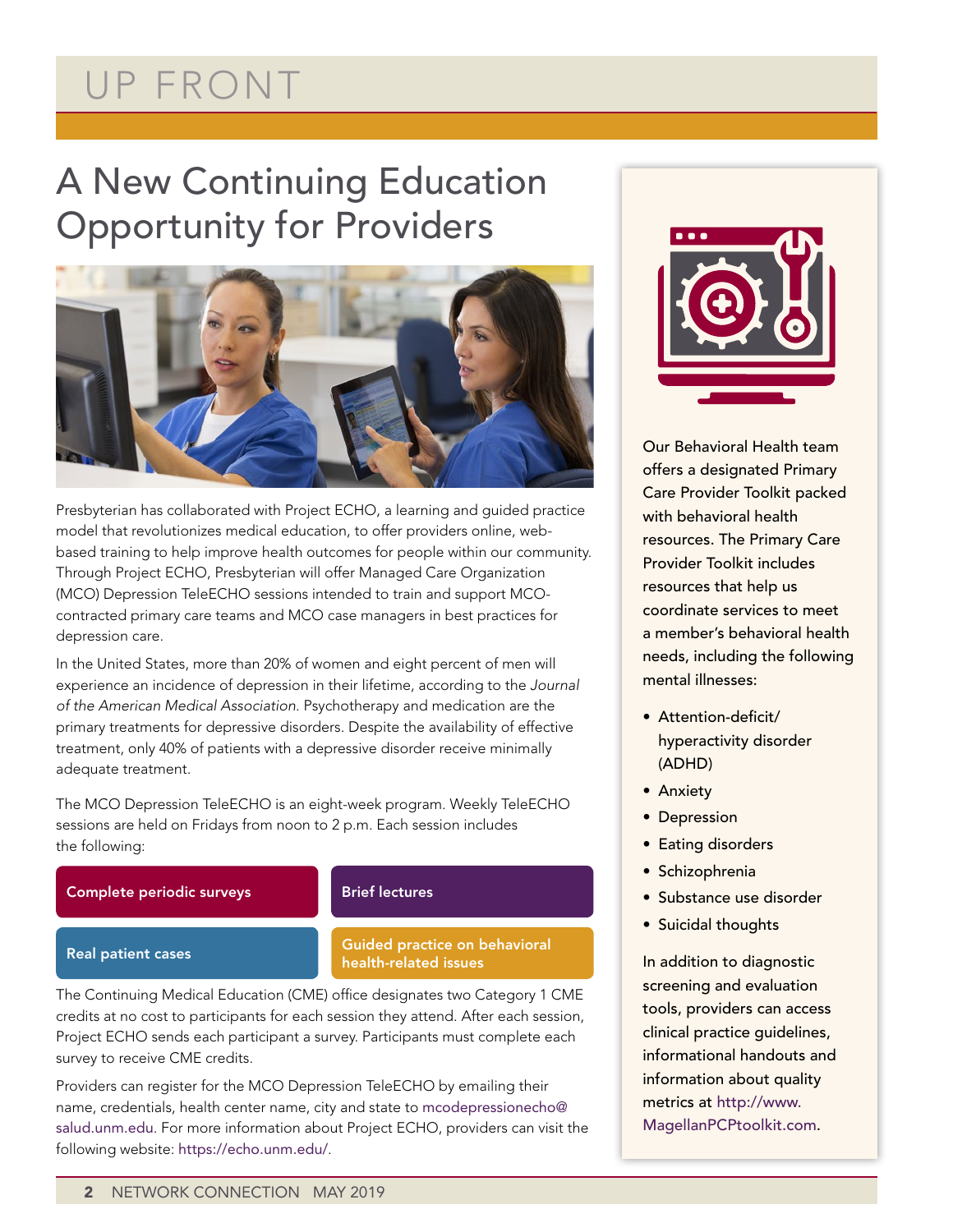# UP FRONT

## Mandatory Reporting of Critical Incidents

New Mexico adults and children deserve a life that is free of abuse, neglect and exploitation (ANE). The Human Services Department (HSD) requires all providers and their staff to document and report critical incidents that involve Centennial Care members who receive the following services:

- Behavioral health services
- Long-term care services
- Certain Medicaid-funded home and community-based services (HCBS)

This reporting requirement helps ensure that concerns for health and safety are addressed in a timely and efficient manner. HCBS includes personal care and self-directed benefit services, in addition to other services.

Providers must report all allegations of ANE. Critical incident reports must be accurate and complete to ensure that the most appropriate action can be taken on behalf of the member.

In addition to ANE, a community agency that provides HCBS is required to report critical incidents that involve a managed care organization (MCO) member who meets the following criteria:

- Utilizes emergency services
- Encounters law enforcement
- Suffers exposure to environmental hazard
- Is missing and/or has died

According to HSD, effective March 15, 2019, a diagnosis must be recorded in the "Diagnosis" field of the report. Presbyterian recommends providers enter one to three diagnoses as they apply to the member for whom they are submitting the report. The diagnosis must be entered in the ICD 9, ICD 10 or in the form of a description.

If providers would like more information regarding this directive from HSD, they can contact Presbyterian's Population Health Management department at (505) 923-5673.

# Smoking Cessation Apps Can be a Useful Resource

Providers play an important role in helping members find tools and techniques to stop smoking. Smoking is the leading cause of preventable deaths worldwide and is responsible for more than 480,000 deaths per year in the United States, according to the Centers for Disease Control and Prevention (CDC).

There are several smoking cessation methods that are available for everyone. Providers can help members develop a plan to quit smoking using the following resources:

- Support groups
- Help hotlines
- Counseling services
- Nicotine replacement therapy
- Mobile apps and services

Tobacco users have more options than ever to help them quit smoking, and they may benefit from using a variety of techniques. Smoking cessation mobile apps offer an additional resource to help motivate people to quit smoking.

Smoking cessation apps are helping make treatment more accessible, cost-effective and personalized through easy-to-use and goaloriented features. Smoking cessation apps can help those who smoke quit



in phases that are most appropriate for their condition. Furthermore, many of these apps are free to download and use. The following apps are free and have been identified as the best smoking cessation apps by Healthline, a leader in health information:

### LIVESTRONG MyQuit Coach

Quit Smoking: Cessation Nation

### QuitNow!

Smoke Free

### Kwit

These apps offer a variety of helpful tools, including chat functions for social support, tracking features and reports that display health improvements and how much money users save by not buying cigarettes or cigars.

Presbyterian also offers resources to help members quit smoking. Presbyterian's Behavioral Health team collaborates with Clickotine, another smoking cessation app that providers can recommend to members. Providers can also refer members to Presbyterian's dedicated Tobacco Quit Line at 1-888-840-5445.

May 31 is World No Tobacco Day, a yearly celebration that informs the public of the negative impact of smoking on overall health. If you or someone you know is a tobacco user, make a commitment to refrain from tobacco use for 24 hours on May 31. This small step can lead to a lifetime free of tobacco use and improved health. For more information on World No Tobacco Day, please visit the following website: <https://www.who.int/tobacco/wntd/en/>.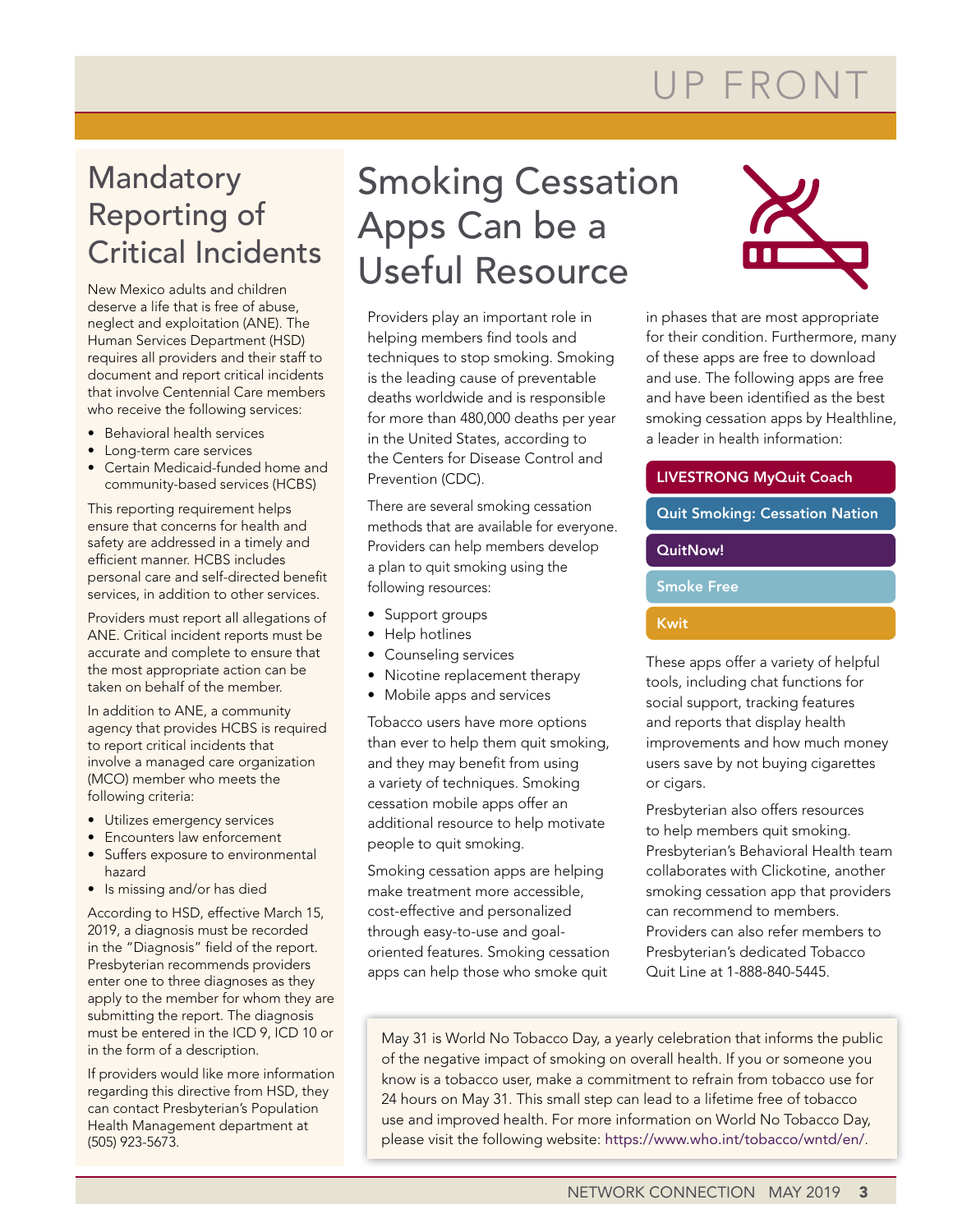## Osteoporosis Awareness and Prevention

May is National Osteoporosis Awareness Month and an excellent opportunity for providers to remind members close to or over 50 years old about the importance of screening for osteoporosis.

Providers play an important role in helping members maintain healthy bones throughout their lives. As people age, they are at higher risk for osteoporosis-related fractures. Early detection, proper diagnosis and treatment can help reduce the risk of fracture for people with osteoporosis.

According to the International Osteoporosis Foundation, one in three women and one in five men over age 50 will experience an osteoporosis-related fracture.

As a reminder, Medicare Part B covers bone mass measurements (BMMs) if a beneficiary meets one or more of the following conditions:

- Female who is estrogen deficient and at risk for osteoporosis, as determined by a doctor, based on medical history and other findings
- Has x-rays that show possible osteoporosis, osteopenia or vertebral fractures
- Is taking or planning to take prednisone or steroid-type drugs
- Is diagnosed with primary hyperthyroidism
- Is monitored to see if osteoporosis drug therapy is working effectively

A BMM is covered every 24 months or more often if medically necessary for

eligible members. Providers can help members manage their bone health by practicing the following:

- Staying up to date on clinical guidelines for prevention, diagnosis and treatment
- Educating members and patients about risk factors and prevention methods that can reduce the risk of an osteoporosis-related fracture
- Using Medicare's BMM benefit to assess beneficiaries
- Encouraging Medicare members to take advantage of the BMM benefit, if applicable

Providers can find more information about the BMM benefit at [https://](https://www.medicare.gov/coverage/bone-mass-measurements) [www.medicare.gov/coverage/bone](https://www.medicare.gov/coverage/bone-mass-measurements)[mass-measurements](https://www.medicare.gov/coverage/bone-mass-measurements).

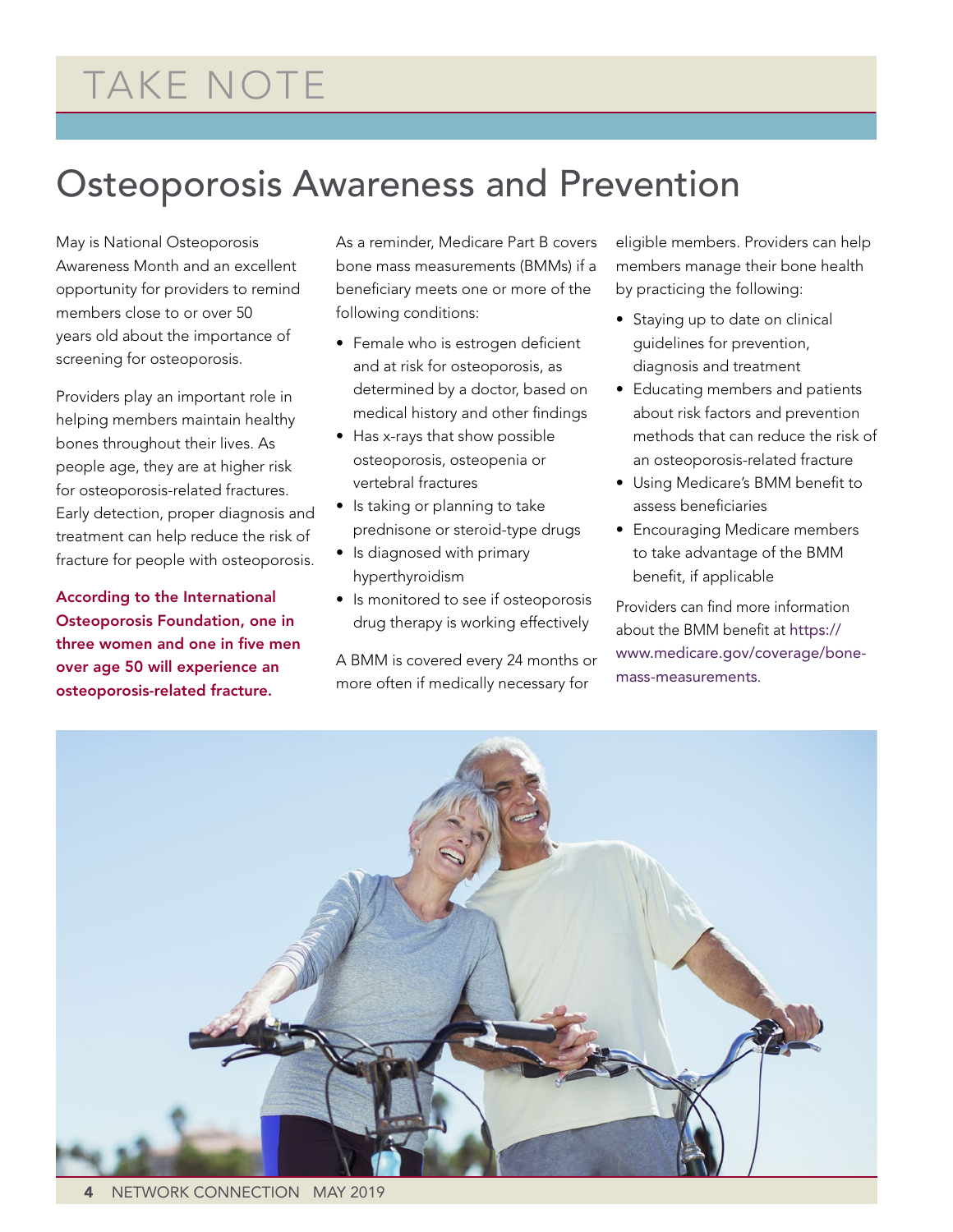# TAKE NOTE

### Introducing A New Centennial Care Prediabetes Resource

Presbyterian has a new resource for members and patients with a prediabetes diagnosis.

Presbyterian has partnered with Good Measures, a state-of-the-art digital platform that helps people make positive changes in eating and exercise behavior, to deliver diabetes prevention services at no additional cost to eligible Centennial Care members. Facilitated by trained lifestyle coaches, the program is available online and by phone. Providers can refer members and members can self-refer.

Please note that members who have already been diagnosed with diabetes do not qualify for this program. To be eligible, members must be 18 years old or older, have a body mass index (BMI) greater than 25 kg/m<sup>2</sup> (greater than or equal to 23 kg/m<sup>2</sup> if a person is Asian) and have a history of gestational diabetes (may be self-reported) or have a blood test in the prediabetes range that includes one of the following results:



For inquiries and referrals, please contact Good Measures at 1-855-249-8587. Good Measures can also be reached by fax at (617) 507-8576 or by email at phpdpp@goodmeasures.com.

## Save the Date: Provider Education Conference and Webinar Series

Presbyterian's 2019 annual Provider Education Conference and Webinar Series includes in-person conferences and live webinars that feature an interactive platform providers can use to ask questions and receive feedback. Please join us for one of the training events in the table below.

| <b>In-person Conferences</b>                                            | <b>Live Webinars</b>                                                  |
|-------------------------------------------------------------------------|-----------------------------------------------------------------------|
| Albuquerque,<br>Rev. Hugh Cooper Center<br>Sept. 5, 9 a.m. - 12:30 p.m. | Wednesday,<br>June 12, 9 - 11 a.m.                                    |
| Las Cruces (morning)<br>TBD                                             | Thursday,<br>June 13, 1 - 3 p.m.<br>Wednesday,<br>Dec. 11, 1 - 3 p.m. |
| Las Cruces (afternoon)<br>TBD                                           | Thursday,<br>Dec. 12, 9 - 11 a.m.                                     |

### Register online: [https://phs.swoogo.com/PHP2019](https://phs.swoogo.com/PHP2018.)

As a reminder, these education events are for all contracted healthcare professionals, providers and staff, including physical health, behavioral health and long-term care providers. Providers only need to attend one training event annually.

If you have any questions about the scheduled training events, please contact your Provider Network Operations relationship executive. You can find his or her contact information at [www.phs.org/ContactGuide](file:///C:\Users\dabeita\AppData\Roaming\Microsoft\Word\www.phs.org\ContactGuide).

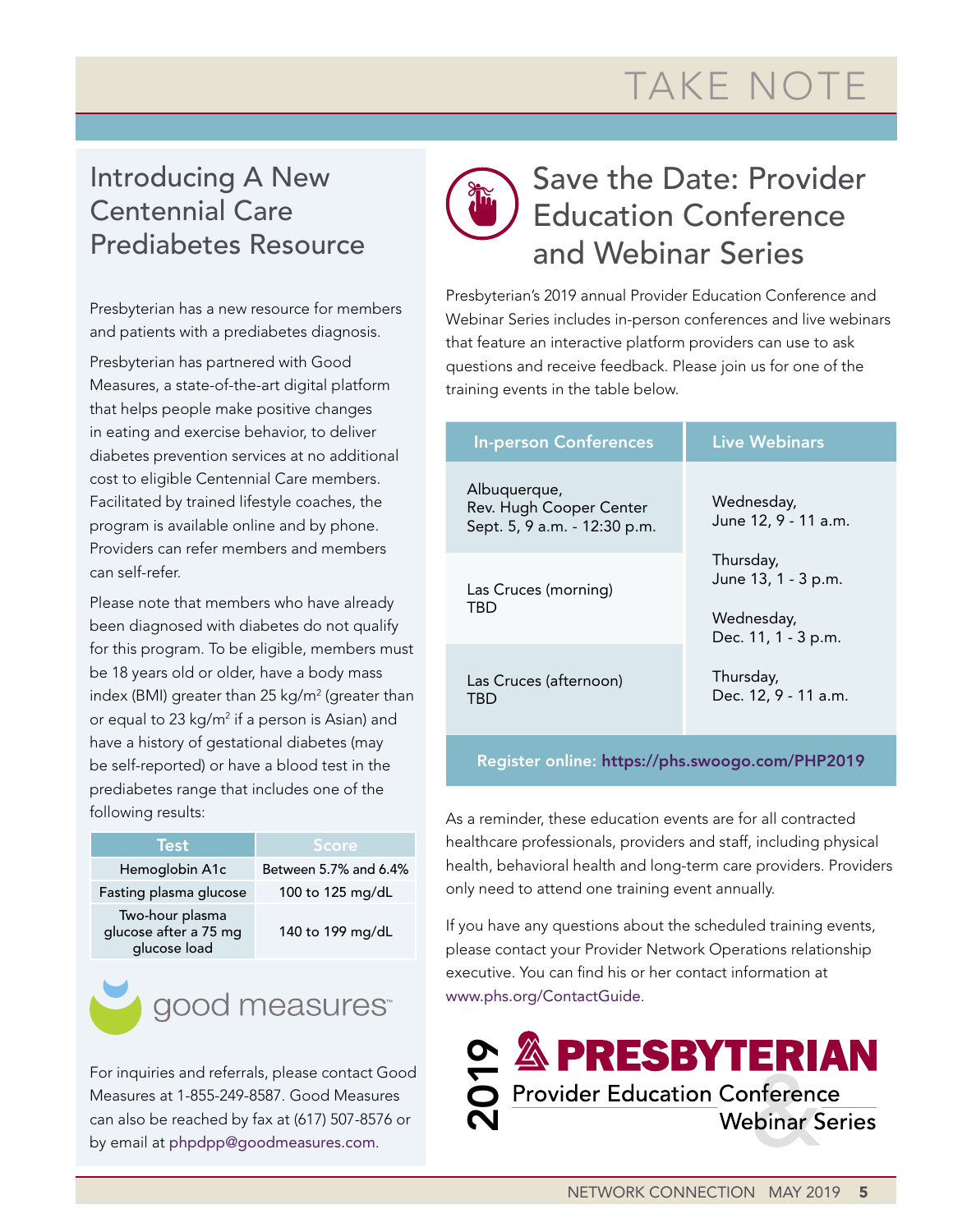# FEATURE

## Children's HEDIS Measures for 2019

Presbyterian is dedicated to strengthening the quality of care for and health outcomes of our members. One of the best ways we do this is through healthcare effectiveness data and information set (HEDIS®) measures. The National Committee for Quality Assurance (NCQA) continues to develop and expand the size and scope of HEDIS measures. This year, NCQA added seven new children's HEDIS measures for review and monitoring.

The new measures fall under the Effectiveness of Care, Access/Availability of Care and Utilization of Care categories. Please see the following tables for information about the new measures.



### Effectiveness of Care

| <b>Measure</b>                         |                                                                                                                         | <b>Guidelines</b>                                                                                                                                                                                                                                                                                                                                                                                                                                                                                 |
|----------------------------------------|-------------------------------------------------------------------------------------------------------------------------|---------------------------------------------------------------------------------------------------------------------------------------------------------------------------------------------------------------------------------------------------------------------------------------------------------------------------------------------------------------------------------------------------------------------------------------------------------------------------------------------------|
|                                        | <b>Weight Assessment</b><br>and Counseling for<br>Nutrition and Physical<br>Activity for Children/<br>Adolescents (WCC) | Assesses children and adolescents 3 to 17 years old who had an<br>outpatient visit with a primary care provider (PCP) or OB/GYN during the<br>measurement year and showed evidence of any of the following:<br>Body mass index (BMI) percentile documentation<br>$\bullet$<br>• Counseling for nutrition<br>• Counseling for physical activity                                                                                                                                                    |
| Immunizations for<br>Adolescents (IMA) |                                                                                                                         | Assesses adolescents 13 years old who had one dose of meningococcal<br>vaccine, one Tdap vaccine and the complete human papillomavirus<br>vaccine series by their 13th birthday.                                                                                                                                                                                                                                                                                                                  |
| Ratio (MMA)                            | <b>Medication Management</b><br>for People with Asthma<br>and Asthma Medication                                         | Assesses children and adults 5 to 85 years old who were identified as<br>having persistent asthma and were dispensed appropriate asthma-<br>controlled medications that they remained on for at least 75% of their<br>treatment period.<br>Asthma medication ratio: Assesses children and adults 5 to 85 years<br>old who were identified as having persistent asthma and had a ratio of<br>controller medications to total asthma medications of 0.50 or greater<br>during the measurement year. |
|                                        | Use of Multiple Concurrent<br>Antipsychotics in Children<br>and Adolescents (APC)                                       | Assesses the percentage of children and adolescents who were on two<br>or more concurrent antipsychotic medications for an extended period<br>during the year.                                                                                                                                                                                                                                                                                                                                    |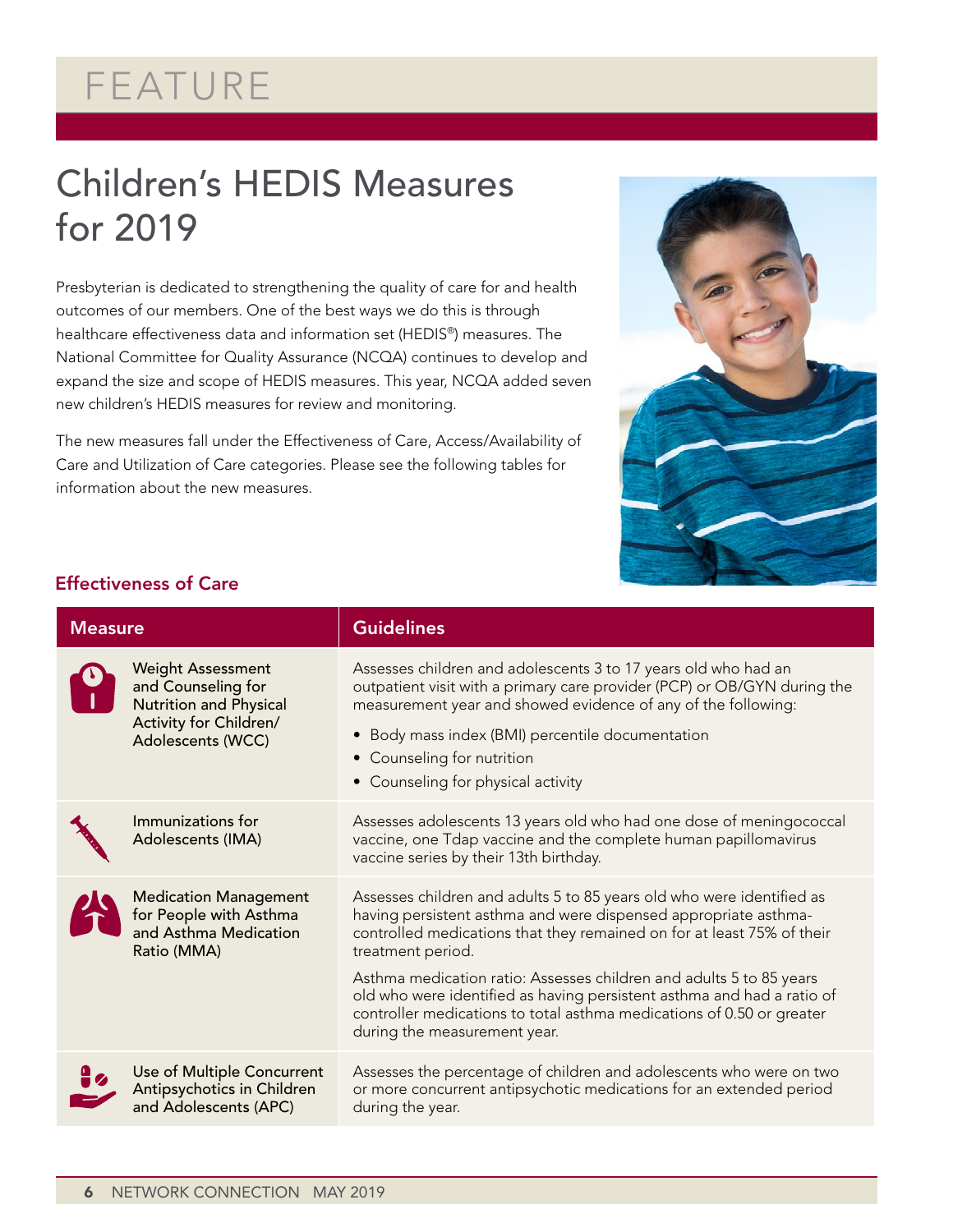# FEATURE

### Access/Availability of Care

| <b>Measure</b>                                                                             | <b>Guidelines</b>                                                                                                                                                                                                                                                                                                                                                                                                                                                                  |
|--------------------------------------------------------------------------------------------|------------------------------------------------------------------------------------------------------------------------------------------------------------------------------------------------------------------------------------------------------------------------------------------------------------------------------------------------------------------------------------------------------------------------------------------------------------------------------------|
| <b>Child and Adolescent</b><br><b>Access to Primary Care</b><br><b>Practitioners (PCP)</b> | Assesses children and young adults 12 months to 19 years old who had<br>a visit with a PCP. The measure reports on the following four separate<br>percentages:                                                                                                                                                                                                                                                                                                                     |
|                                                                                            | • Children 12 to 24 months of age who had a visit with a PCP during the<br>measurement year.<br>• Children 25 months to 6 years old who had a visit with a PCP during the<br>measurement year.<br>• Children 7 to 11 years of age who had a visit with a PCP during the<br>measurement year or the year prior to the measurement year.<br>• Adolescents 12 to 19 years of age who had a visit with a PCP during the<br>measurement year or the year prior to the measurement year. |
| <b>Annual Dental Visit (ADV)</b>                                                           | Assesses Medicaid members 2 to 20 years old who have dental benefits<br>and had at least one dental visit during the year.                                                                                                                                                                                                                                                                                                                                                         |

### Utilization of Care

| <b>Measure</b>                                        | <b>Guidelines</b>                                                                                                                                                                                                   |
|-------------------------------------------------------|---------------------------------------------------------------------------------------------------------------------------------------------------------------------------------------------------------------------|
| <b>Child and Adolescent</b><br>Well-Care Visits (W15) | Child Well-Care Visits: Assesses children who turned 15 months old<br>during the measurement year and had up to six well-child visits with a<br>PCP during their first 15 months of life.                           |
|                                                       | Well-Child Visits in the Third, Fourth, Fifth and Sixth years of Life:<br>Assesses children 3 to 6 years old who received one or more well-child<br>visits with a PCP during the measurement year.                  |
|                                                       | Adolescent Well-Care Visits: Assesses adolescents and young adults 12<br>to 21 years of age who had at least one comprehensive well-care visit with<br>a PCP or an OB/GYN practitioner during the measurement year. |

The new children's HEDIS measures are intended to help ensure children and adolescents receive the care they need. We appreciate providers' commitment to ensure that Presbyterian members receive timely and efficient care. For more information on the 2019 children's HEDIS measures and technical resources, please visit [https://www.ncqa.org/hedis/measures/.](https://www.ncqa.org/hedis/measures/)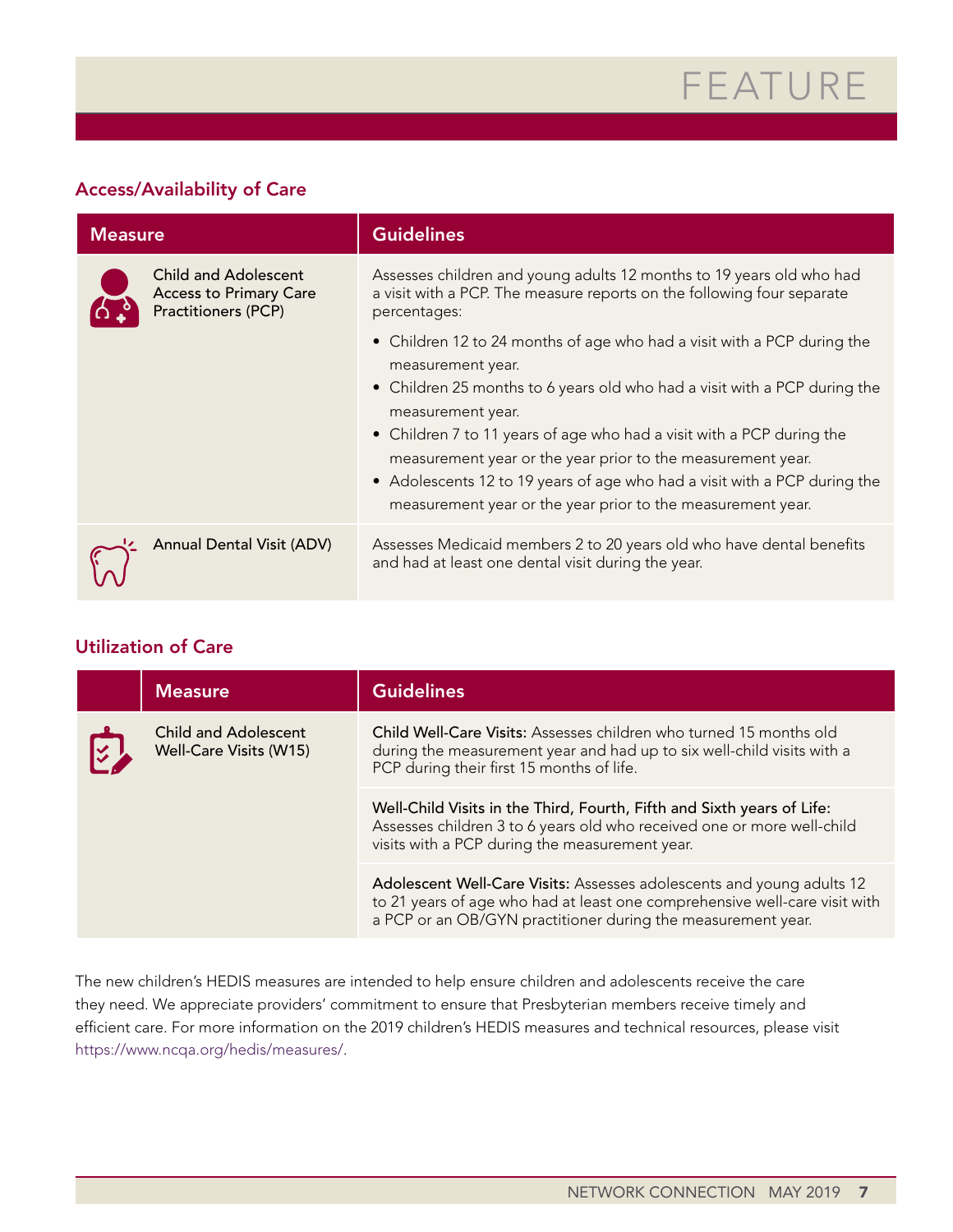# REGULATORY REMINDERS

# EPSDT Program, Well-child Visits and Lead Testing

The Early and Periodic Screening, Diagnostic and Treatment (EPSDT) Program is Medicaid's comprehensive and preventive child health program for members under the age of 21. Children may experience numerous health issues and developmental delays that should be assessed as part of routine preventive care. Early detection and treatment can prevent or minimize the effects of many childhood conditions. EPSDT emphasizes the need for comprehensive care and the early discovery of health or developmental concerns.

### EPSDT Screening Schedule Tot-to-Teen Well-child Checkups

Presbyterian follows the New Mexico Medical Assistance Division's periodic health check schedule and the federal EPSDT screening schedule. New Mexico Medicaid and the Centers for Medicare & Medicaid Services (CMS) certification requirements are met when the documentation in provider records indicates that EPSDT screenings were conducted based upon the recommended schedule. The EPSDT periodic health check schedule allows up to 25 total screenings that are encouraged at the following intervals:

| <b>Babies</b> | <b>Children</b> | Youth    |
|---------------|-----------------|----------|
| <b>Birth</b>  | 15 months       | 13 years |
| 1 month       | 18 months       | 14 years |
| 2 months      | 24 months       | 15 years |
| 4 months      | 3 years         | 16 years |
| 6 months      | 4 years         | 17 years |
| 9 months      | 5 years         | 18 years |
| 12 months     | 6 years         | 19 years |
|               | 8 years         | 20 years |
|               | 10 years        |          |
|               | 12 years        |          |

Screenings may be performed at intervals other than what is described on the schedule or in addition to those on the schedule.

Additional EPSDT program information is available on the CMS website at [https://www.medicaid.gov/medicaid/benefits/epsdt/index.](https://www.medicaid.gov/medicaid/benefits/epsdt/index.html) [html.](https://www.medicaid.gov/medicaid/benefits/epsdt/index.html) For detailed information on the New Mexico Medical Assistance Division supplement schedule and coding requirements, please visit [www.hsd.state.nm.us/uploads/files/Providers/Resources/Supplements.](http://www.hsd.state.nm.us/uploads/files/Providers/Resources/Supplements)

# Blood Hill Lead Level Screening

CMS has updated its Medicaid lead screening policy for children eligible for EPSDT services. Federal and state Medicaid regulations require that all children enrolled in Medicaid be tested at 12 months and again at 24 months old. Children between 24 and 72 months old who were not previously screened must receive a blood lead level screening. Completion of a risk assessment questionnaire does not meet the Medicaid requirement and does not count as a lead screening. For more information, please visit [https://](https://www.medicaid.gov/medicaid/benefits/epsdt/lead-screening/index.html) [www.medicaid.gov/medicaid/](https://www.medicaid.gov/medicaid/benefits/epsdt/lead-screening/index.html) [benefits/epsdt/lead-screening/](https://www.medicaid.gov/medicaid/benefits/epsdt/lead-screening/index.html) [index.html](https://www.medicaid.gov/medicaid/benefits/epsdt/lead-screening/index.html).

CMS recognizes that lead poisoning is a persistent problem for a small share of low-income children. While substantial improvements were made to reduce children's exposure to lead, New Mexico has low blood lead level screening test rates, even among children covered by Medicaid. Providers can find additional information at [https://](https://nmhealth.org/about/erd/eheb/clppp/) [nmhealth.org/about/erd/eheb/](https://nmhealth.org/about/erd/eheb/clppp/) [clppp/.](https://nmhealth.org/about/erd/eheb/clppp/)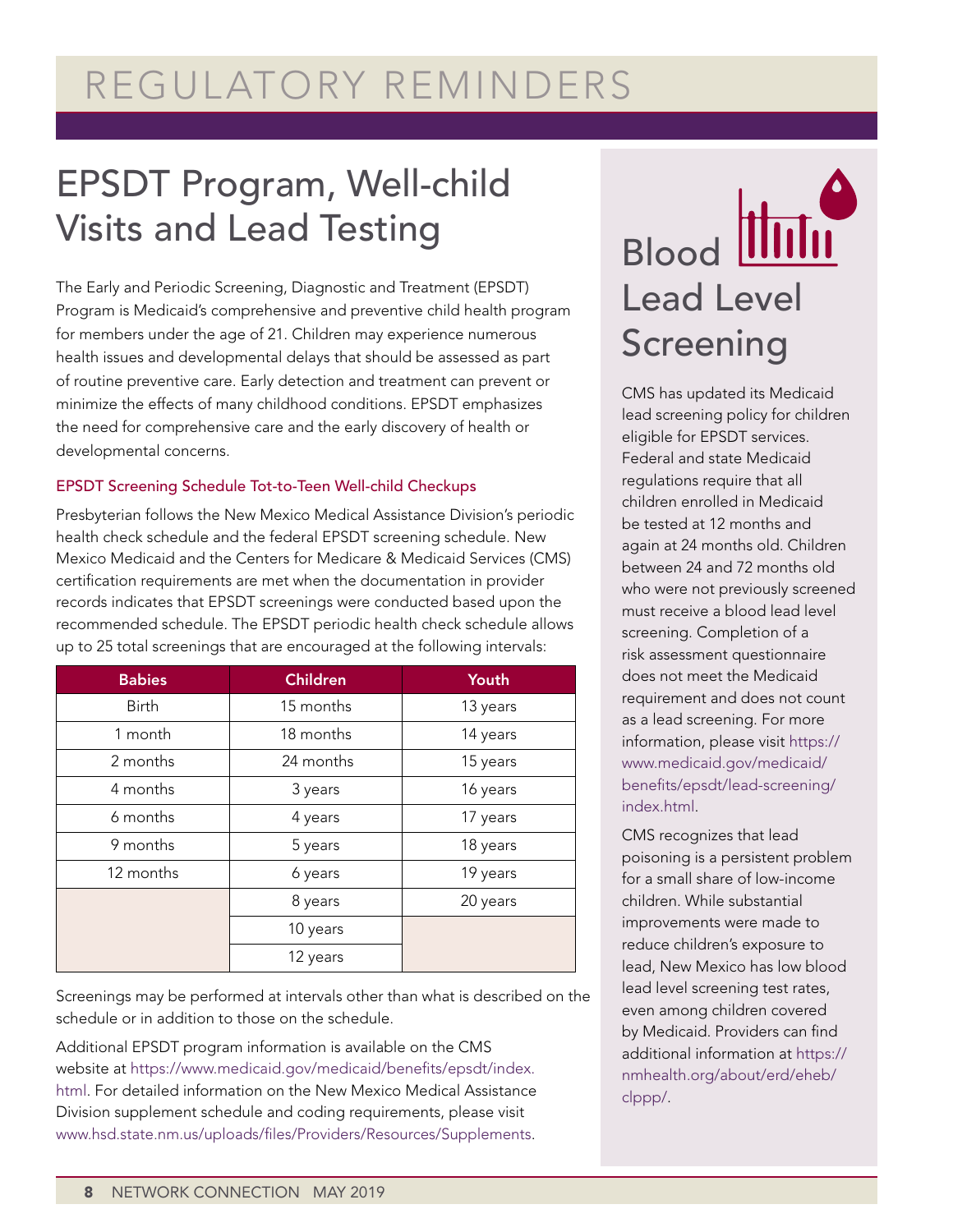# Shaping the Member Experience through the Provider Directory

The online provider directory is one of the most important tools available to members to navigate Presbyterian's network of providers. Prospective members use the directory to research the health plan, and enrolled members use it to look for a provider with whom to make an appointment or to ask for a referral from their primary care provider (PCP). It is also a tool for providers to refer members to another in-network provider for specialty care or followup appointments.

We need providers help to ensure that their profiles and records are as accurate as possible. The

easiest way for providers to verify information and make updates is to log on to the myPRES Provider Portal at www.phs.org/mypres and use the Real-Time Updates platform. A provider's access to the platform is based on their provider type. Providers can register as an individual provider, a provider group or a facility. For questions about status, please send an email to [providerdemo@phs.org](mailto:providerdemo@phs.org).

Providers who are listed as groups or facilities must delegate a staff member to make updates on their behalf. Individual providers have automatic access to the RealTime Updates platform. Providers who actively use the Real-Time Updates platform to update their information will receive fewer calls from Presbyterian's Provider Network Operations (PNO) department to verify their demographic information.

For directions on how to use the platform. or how to select a delegate, please refer to the frequently asked questions at [www.phs.org/DirectoryUpdate.](http://www.phs.org/DirectoryUpdate) With your help, we will guide members and patients to their best health by improving the accuracy of the online provider directory.